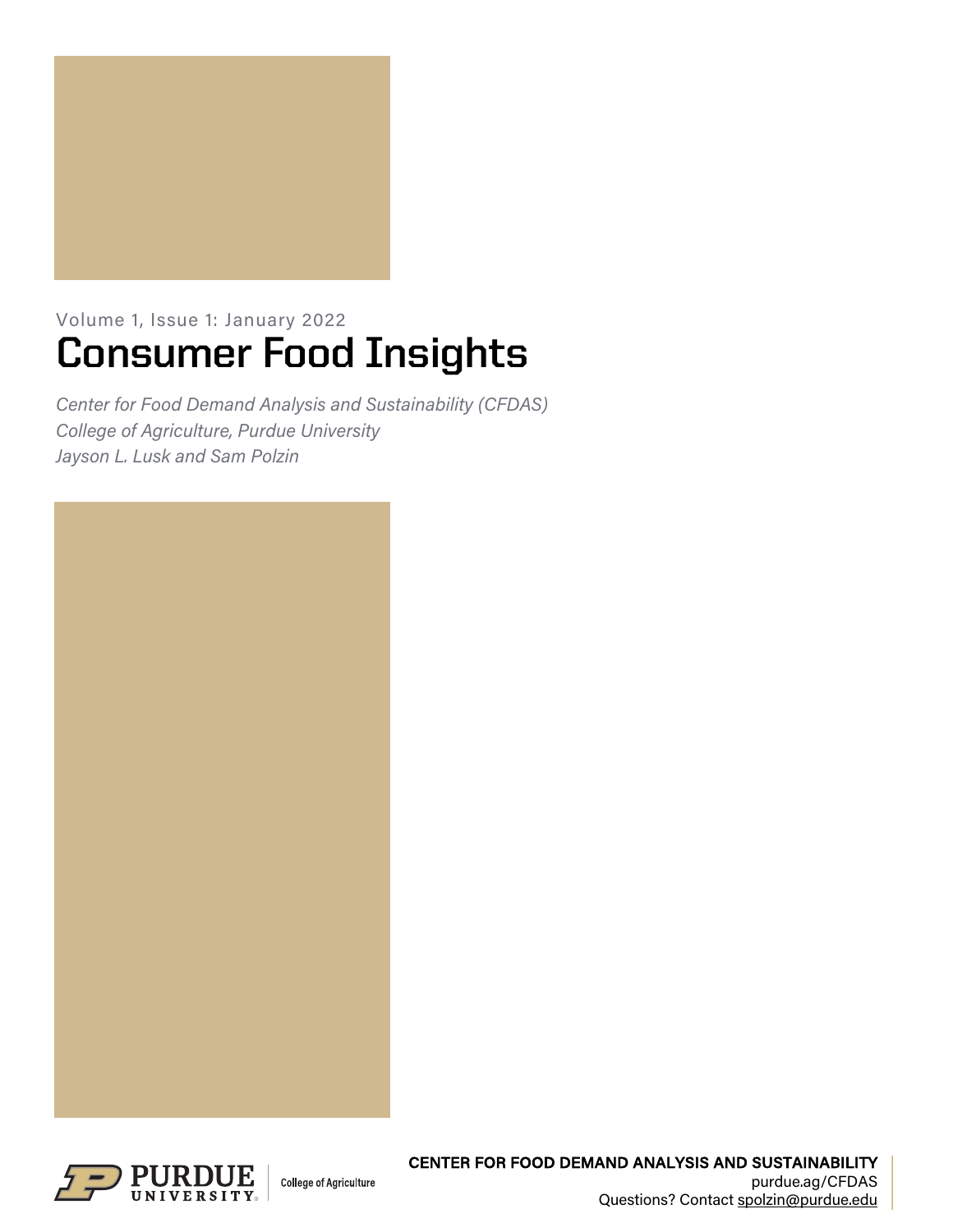## INTRODUCTION

Consumer Food Insights is a monthly survey of more than 1,200 Americans from across the country produced and run by the Center for Food Demand Analysis and Sustainability (CFDAS) at Purdue University to track trends and changes in consumer food demand and food sustainability behaviors.<sup>i</sup> The U.S. food system continues to confront challenges brought on by COVID-19, climate change, and

economic volatility. Current data on the activities affected by these events is essential to appropriately respond and develop actionable policies. We seek to better understand our national food environment and help businesses navigate their supply chains. Consumer Food Insights reveals where, how, and what food U.S. consumers bought and ate, with a focus on the implications for food systems at the national scale (visit purdue.ag/CFDAS for more details).

## SUSTAINABLE FOOD PURCHASING INDEX

**67** 

## KEY INSIGHTS FROM JANUARY

- 21% of respondents purchased their last groceries online
- 32% of respondents are waiting for their next paycheck to buy groceries again
- 46% of respondents ate home-cooked meals 4-6 times per week
- 11% of respondents identified as a vegetarian or vegan

**College of Agriculture** 

- 51% of respondents blamed COVID-related shutdowns for the rise in meat prices
- 25% of respondents were unable to find a specific food product at the grocery store, including top items like chicken, beef, dairy, and bread products

See also…

- SUSTAINABLE DIETS for more on the Sustainable Food Purchasing (SFP) Index
- FOOD EXPENDITURES for more on household food spending and inflation
- FOOD SATISFACTION for more on consumer happiness with their diets
- CONSUMER TRUST for more on consumer trust in food-related information





#### CENTER FOR FOOD DEMAND ANALYSIS AND SUSTAINABILITY purdue.ag/CFDAS Questions? Contact spolzin@purdue.edu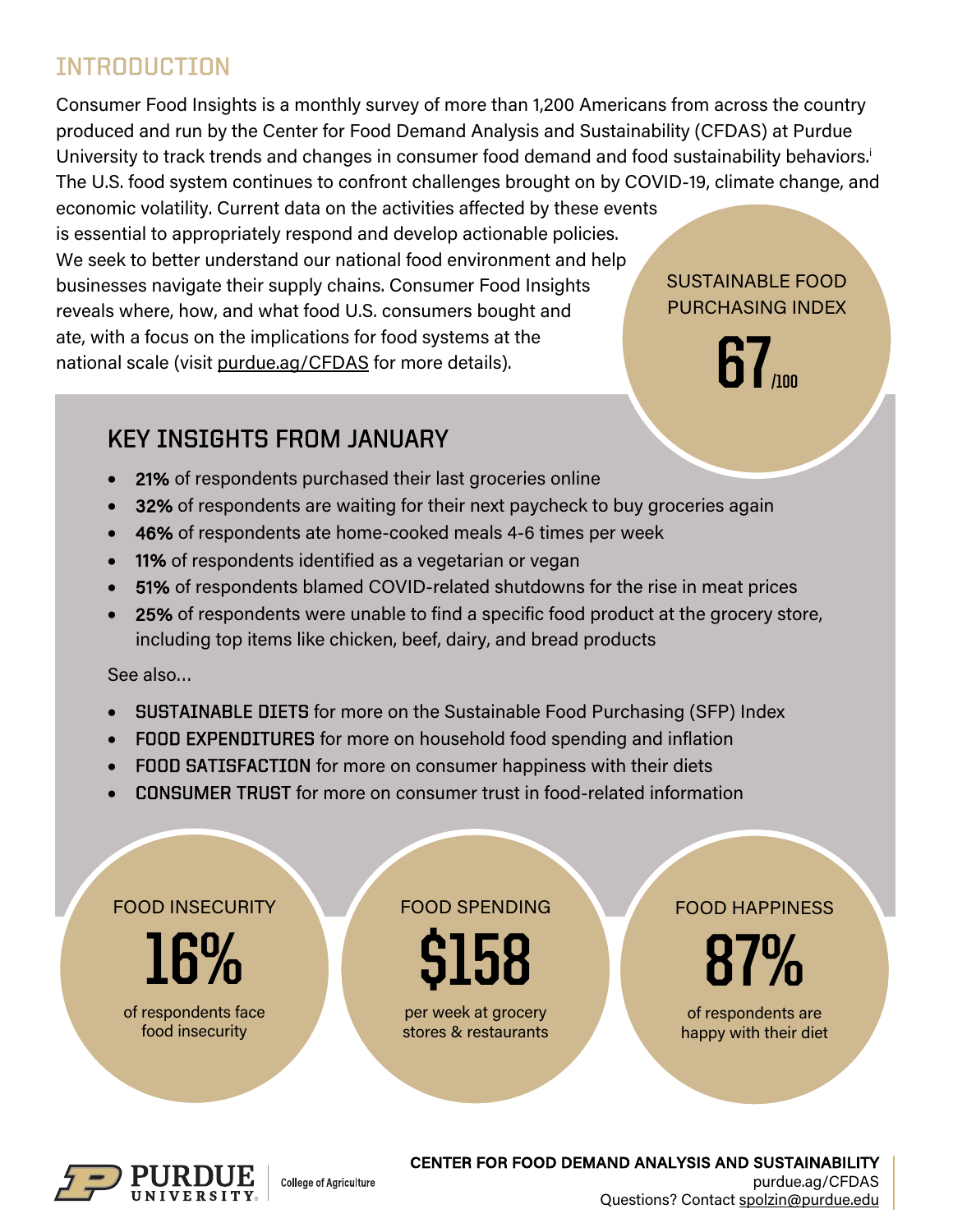## SUSTAINABLE DIETS

## Are Americans purchasing sustainable food?

The Sustainable Food Purchasing (SFP) Index is a self-reported measure of food purchasing designed to assess how well consumer shopping habits correspond with healthy diets from sustainable food systems, as described by the EAT-*Lancet* Commission on Food, Planet, Health.

The SFP scores range from 0 to 100. A top score of 100 reflects consumer food purchasing that aligns with a set of key recommendations for better nurturing human health and supporting environmental sustainability. The overall SFP Index comprises of six components—Nutrition, Environment, Social, Economic, Security, and Taste—correlating with the different strategies for achieving food systems transformation. Consumers answer three questions for each sub-component on a five-point scale, with the top of the scale being most consistent with sustainability. More information on these components and the SFP scoring procedure is described on the CFDAS website.



## Figure 1. Sustainable Food Purchasing Index

Respondents scored highest on the *taste* indicator (80) while scoring lowest on the *social* and *environment* indictors (55). These scores demonstrate that consumers are largely buying foods that meet their taste needs, make them feel good, or are visually appealing. Furthermore, consumers are buying fewer foods that are good for the environment or society, such as food that is produced with a lower land, water, and greenhouse gas footprint or produced humanely for both animals and workers. Because the SFP Index is designed to track changes in behaviors, subsequent surveys will reveal whether consumers are increasingly or decreasingly purchasing food based on sustainability components like environmental or social well-being.

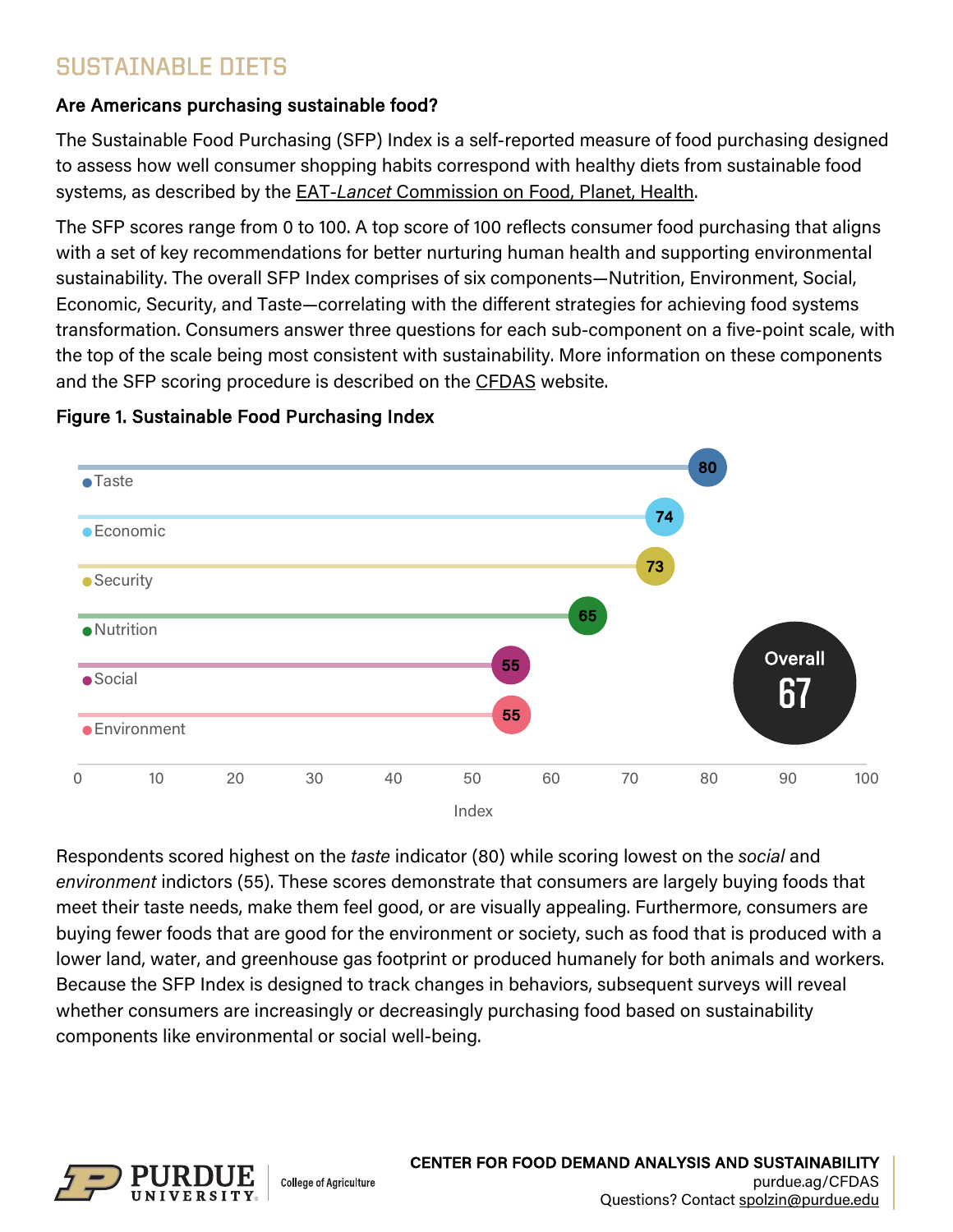## FOOD VALUES

## What attributes do Americans most value when purchasing food?

Respondents were asked to allocate 100 points to six different attributes based on their importance when purchasing food. These different attributes closely reflect the six components of the SFP Index. Respondents most valued *taste*, which reflects the high *taste* score on the SFP Index. Respondents least valued *environmental impact* and *social responsibility*, which similarly tracks with the relatively low *environment* and *social* scores on the SFP Index. However, *nutrition* appears to be valued moderately high by respondents while it scores comparatively lower on the SFP Index.



Figure 2. Share of Points Allocated to Food Attributes

### Nutrition

Amount and type of fat, protein, vitamins, etc. are healthy and nourishing

### Environmental impact

Production and consumption improve rather than damage environment

### Social responsibility

Farmers, processors, retailers, workers, animals and consumers all benefit

### **Affordability**

Food prices are reasonable, fit within your budget, and allow you lots of choices

### Availability

Enough safe and desirable food is easy to find and physically accessible

### **Taste**

Flavor and texture in your mouth are pleasing and high quality

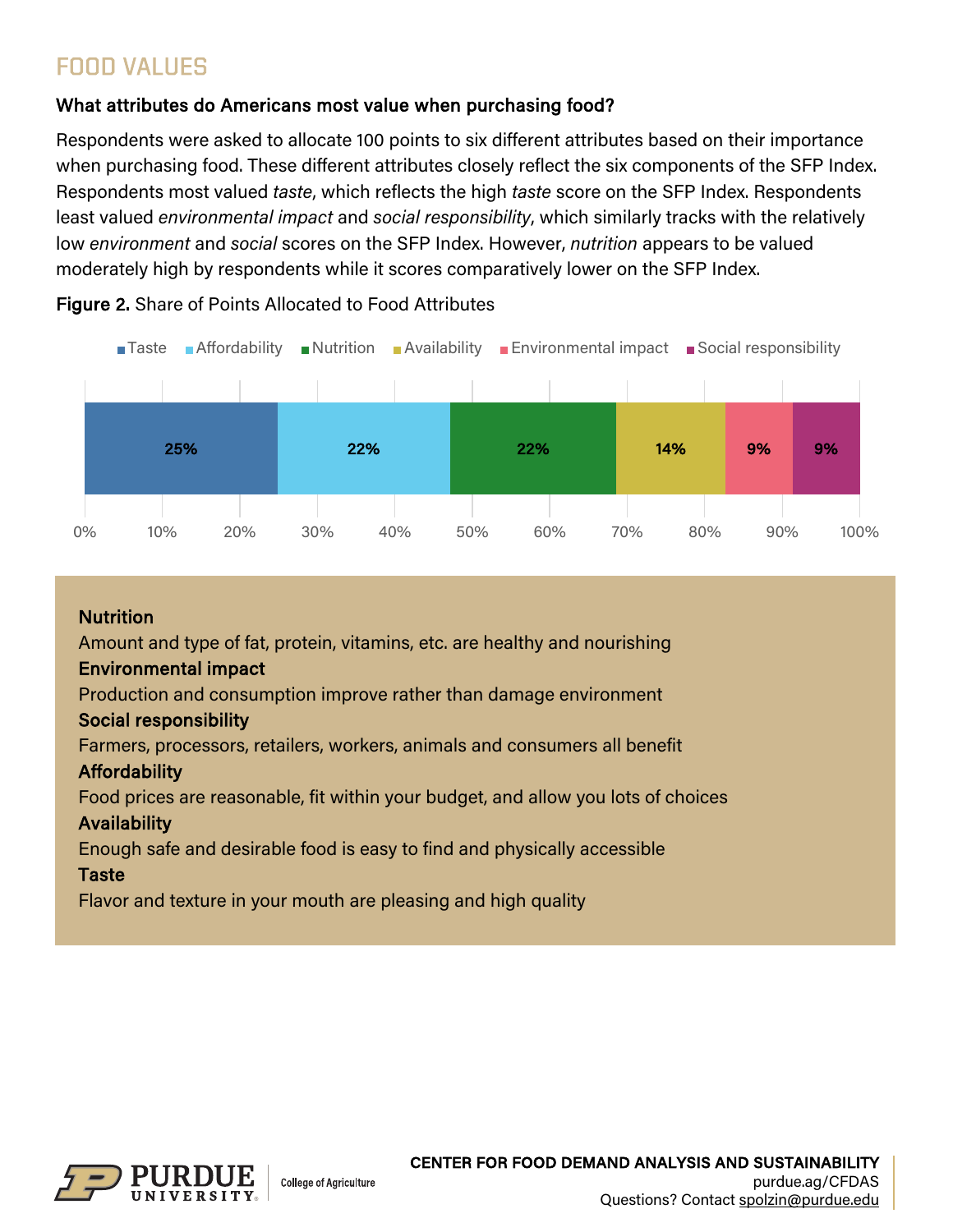## FOOD EXPEDITURES

## How much are Americans spending on food?

Respondents were asked to estimate their weekly food spending (Figure 3). On average, consumers reported spending about \$107/week on groceries (FAH) and about \$52/week on restaurants and other carryout meals (FAFH). These expenses are about 12-13% higher than the food spending data issued by the Bureau of Labor (BLS) for 2020. As expected, total food spending as a share of household income falls as income increases (Figure 4).

Additionally, respondents were asked to estimate inflation of food prices at the grocery store over the last year and predict its rate over the next year. Consumers do not anticipate food price inflation to slow by much through the beginning of 2023. On average, respondents estimated that food prices have increased by nearly 5% compared to January 2021 and predicted food prices will be around 4% higher at this time next January (Figure 5).

## Figure 3. Weekly Household Food Expenditures

|                          | Food at home (FAH) <sup>ii</sup> | Food away from home (FAFH)iii |
|--------------------------|----------------------------------|-------------------------------|
| 2020 (year) <sup>*</sup> | \$95.04                          | \$45.67                       |
| Jan. 2022                | \$106.83                         | \$51.59                       |

\* Data collected from the USDL Bureau of Labor Statistics: "Consumer Expenditures – 2020"



## Figure 4. Total Food Expenditures as a Share of Income by Annual Household Income

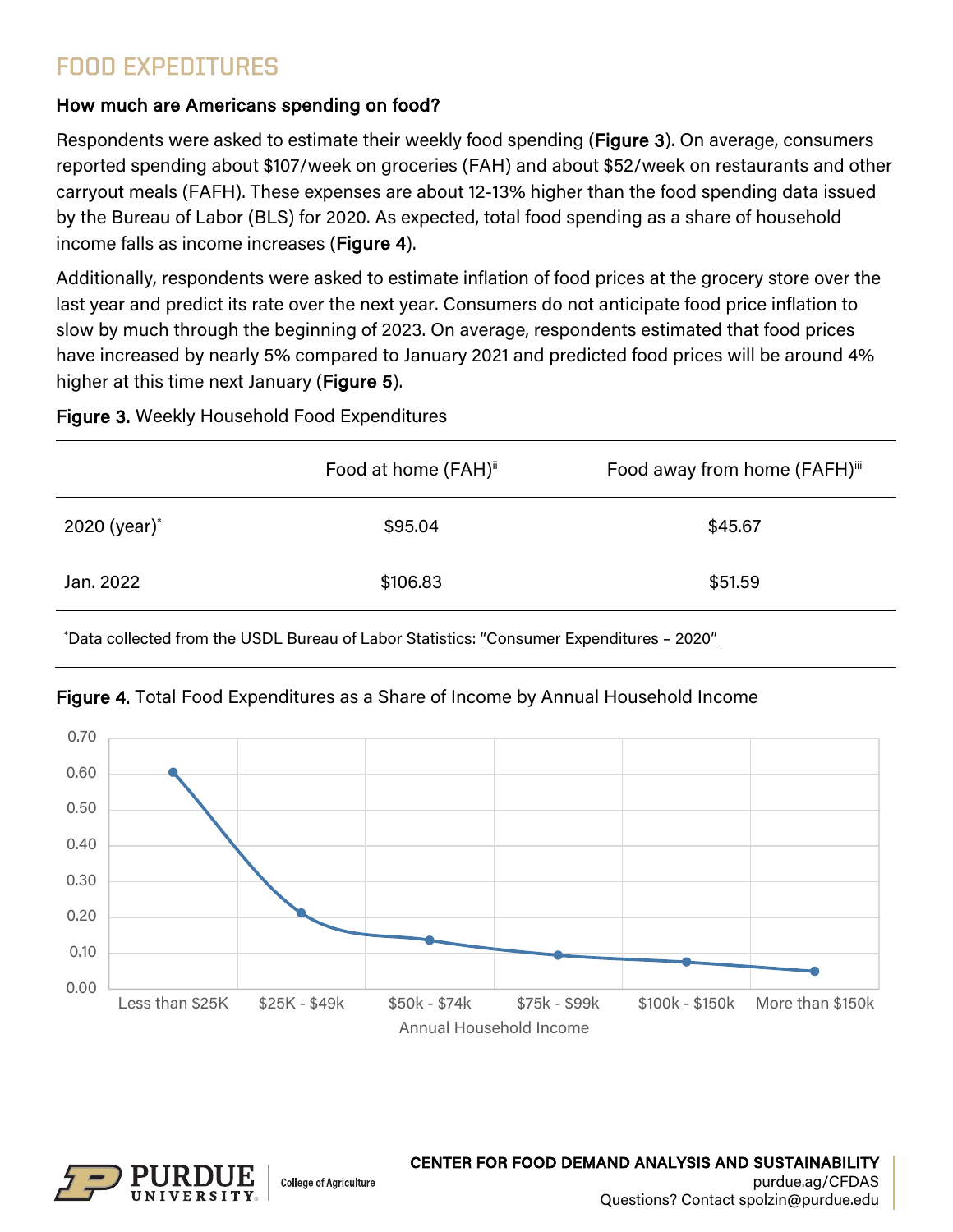

## Figure 5. Consumer Estimates of Food Price Inflation

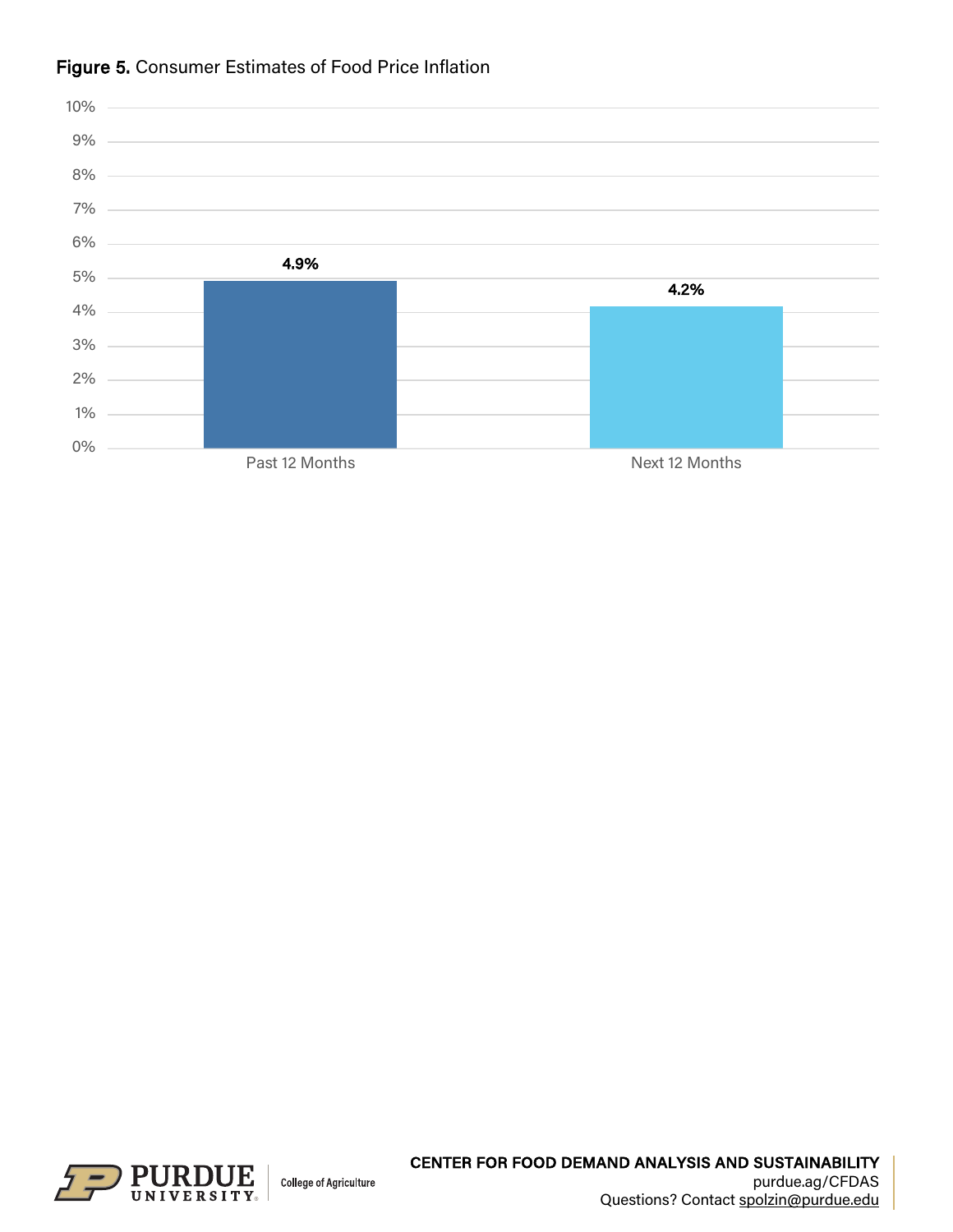## FOOD SECURITY

## Are Americans having trouble buying food?

Based on responses to six standardized questions about food eaten in the last 30 days, 15.8% of respondent households were classified as food insecure (Figure 6). This rate is 5.3% higher than the annual rate reported by the Department of Agriculture (USDA) for 2020. The rate of very low food security among respondents is responsible for a majority of this difference and is 3.4% higher than the rate reported by the USDA. Additionally, respondents whose households currently receives SNAP benefits were asked how long they been relying on the program. The results show a majority (55%) of these households receiving benefits for less than six months (Figure 7).

|                     | Food secure |                  | Food insecure          |       |  |
|---------------------|-------------|------------------|------------------------|-------|--|
| Food security level | Highiv      | Low <sup>v</sup> | Very low <sup>vi</sup> | Total |  |
| 2020 (year)*        | 89.5%       | 6.6%             | 3.9%                   | 10.5% |  |
| Jan. 2022           | 84.2%       | 8.5%             | 7.3%                   | 15.8% |  |

Figure 6. Household Food Security According to USDA Survey Module: Six-Item Short Form

\* Data collected from the USDA Economic Research Service: "Household Food Security in the United States in 2020"



### Figure 7. Length of Time Receiving SNAP Benefits

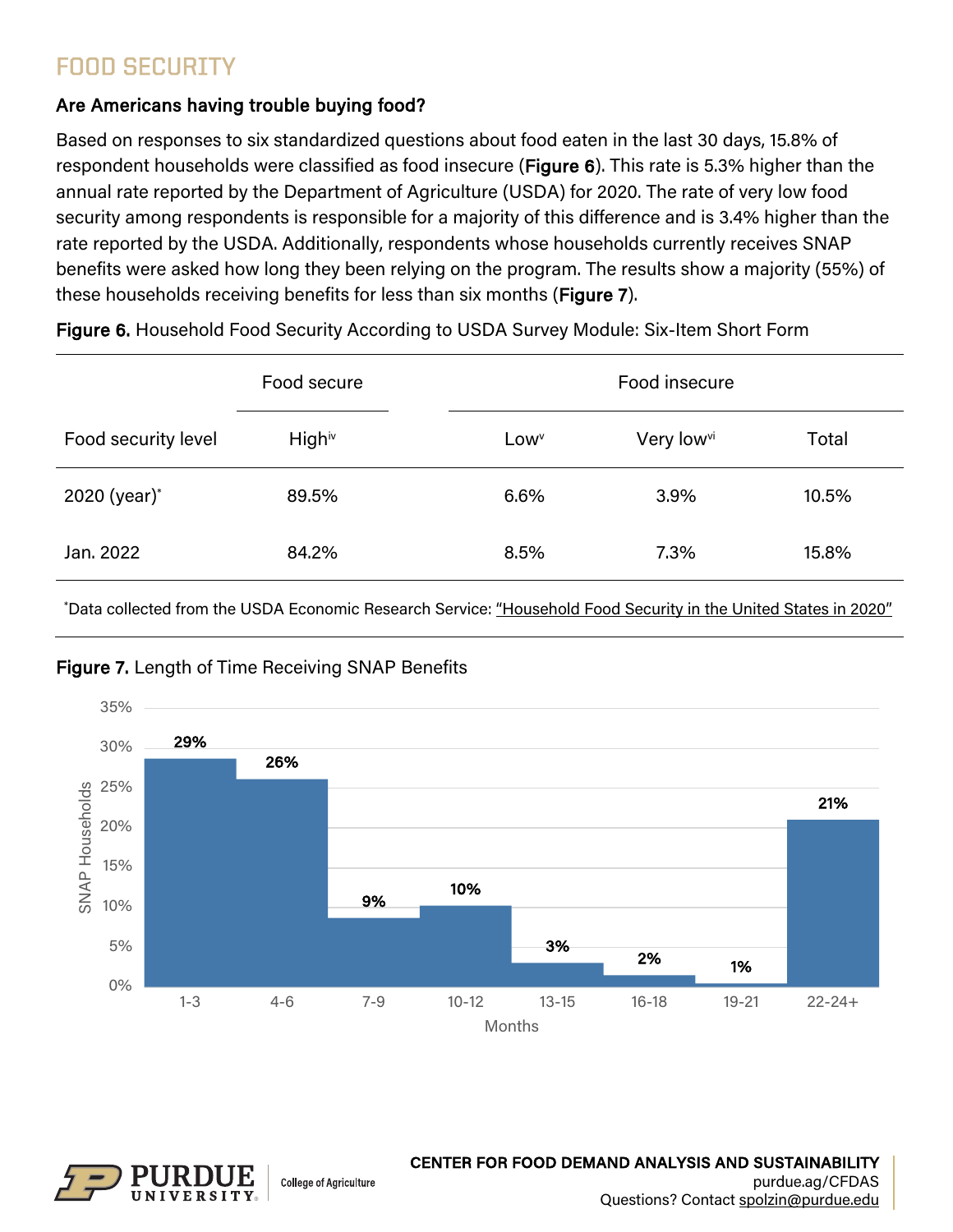## FOOD SATISFACTION

## Are Americans satisfied with their diets?

Respondents were asked to rate their current diet on a 0-10 scale, with top of the scale representing the ideal diet.<sup>vii</sup> A plurality of respondents (25%) rated their diet as an 8 (**Figure 8**). 70% of respondents were categorized as *thriving* (7-10 on the scale), while only 10% of respondents were categorized as *suffering* (0-4 on the scale). When disaggregated according to food security status, 72% of food secure respondents proved to be *thriving*, while 57% of food insecure respondents were *thriving* (Figure 9). A large share of respondents also reported being *rather happy* (55%) and *very happy* (32%) with their diet (Figure 10), which is similar to the proportion who said they are *rather happy* (50%) and *very happy* (38%) with their lives (Figure 11).



Figure 8. Diet Evaluation Well-Being Rating over the Last 30 Days

Question: Imagine a ladder with steps numbered from 0 at the bottom to 10 at the top. The top of the ladder represents the best possible diet for you and the bottom of the ladder represents the worst possible diet for you. Thinking about the food you bought and ate over the LAST 30 DAYS, on which step of the ladder would you say you personally feel you stand at this time?



Ĩ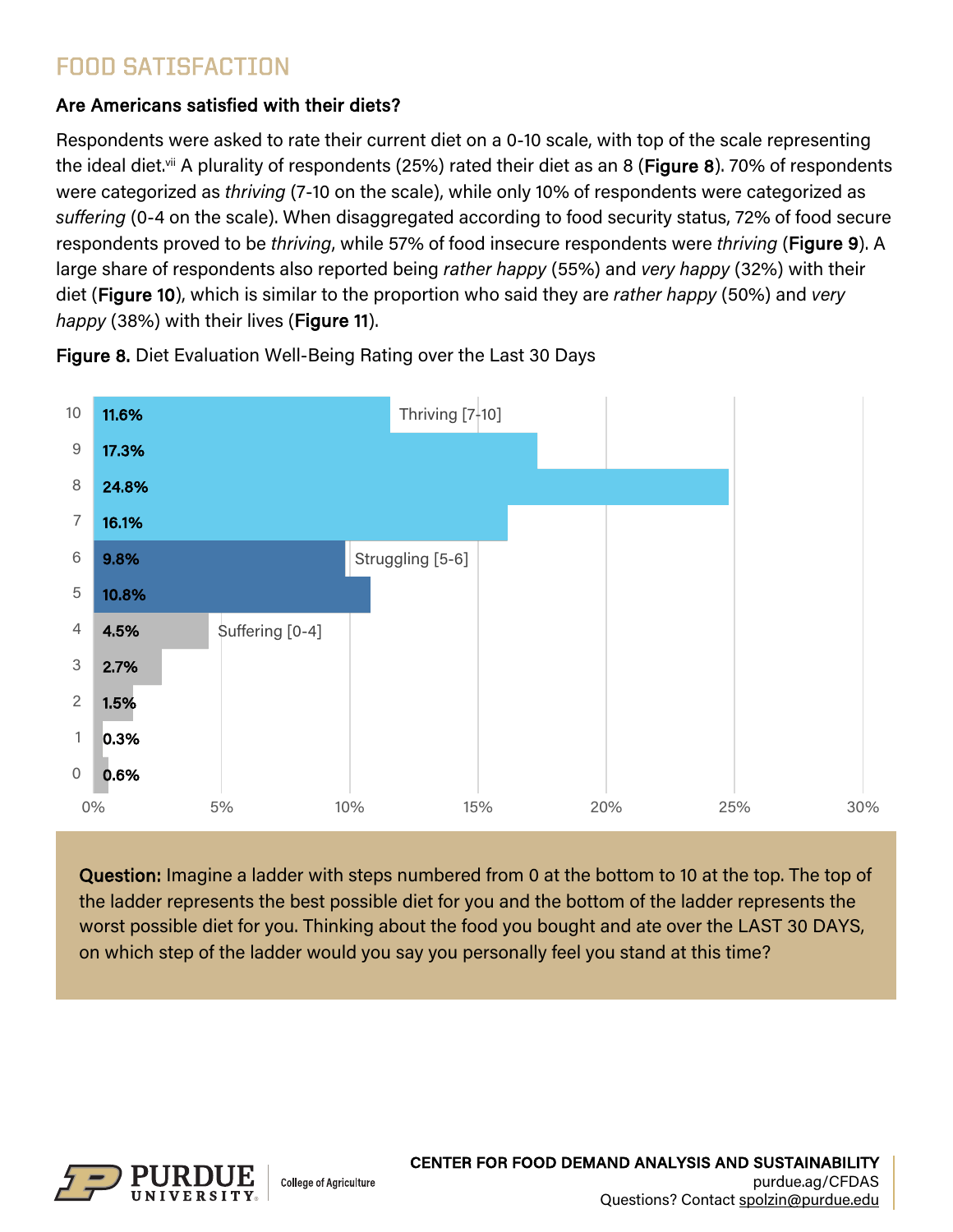

### Figure 9. Diet Evaluation Well-Being Rating according to Food Security Status





## Figure 11. Life Happiness over the Last 30 days



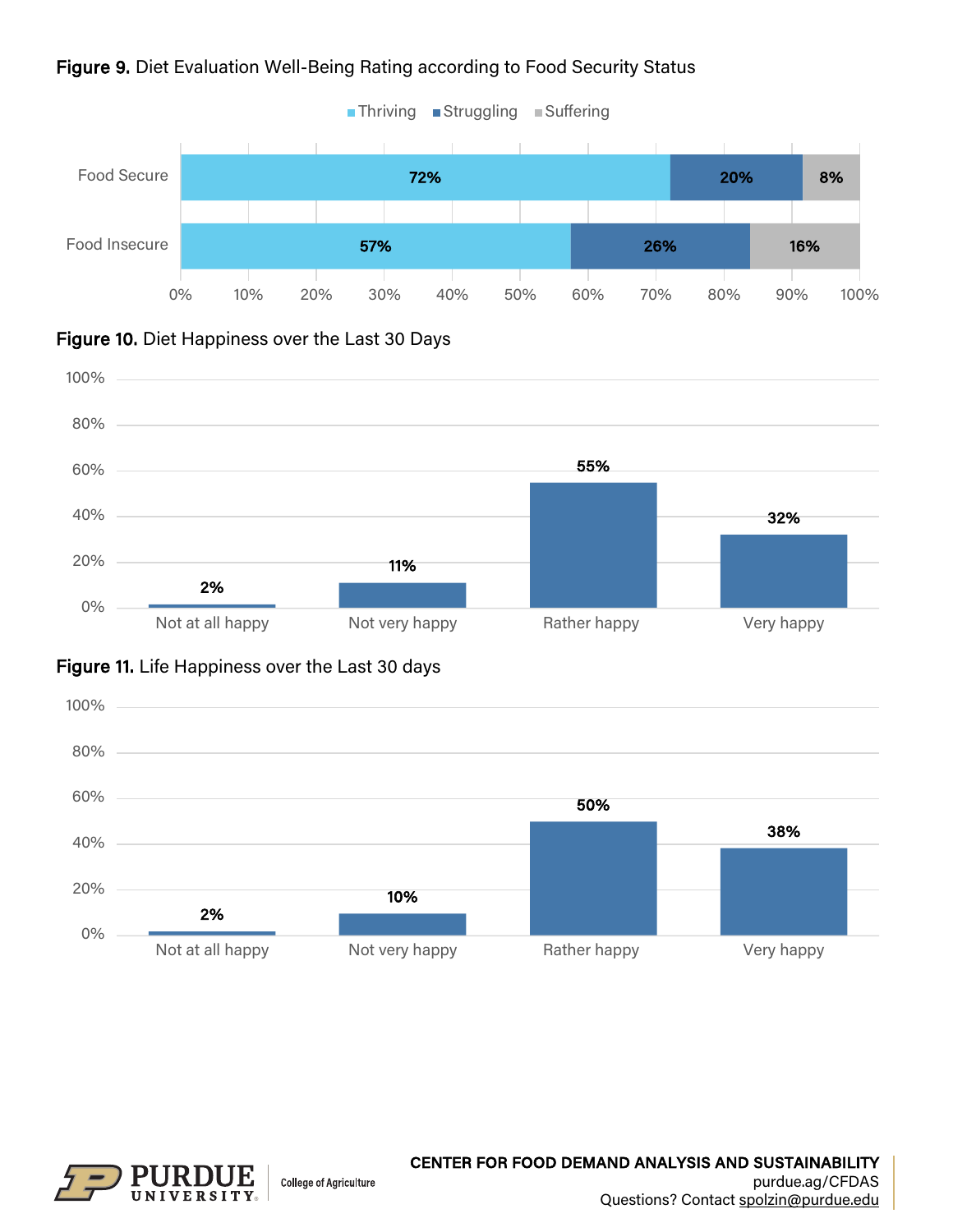## CONSUMER BEHAVIORS

 

> 

 

> 

## How are Americans navigating their food environment?

A minority of respondents said they always or often select foods that are commonly promoted as more ethical or sustainable (i.e., local foods, wild-caught fish, grass-fed beef, cage-free eggs, organic foods, and plant-based proteins). A majority of respondents reported always or often checking the use-by/ sell-by dates or the nutrition labels before buying new foods. Notably, 62% said they always or often took steps to reduce food waste at home, while 54% still reported throwing away food past the use-by date. A majority of respondents also agreed that they never or rarely practice unsafe food consumption (i.e., eating unwashed fruits or vegetables, rare meat, or raw dough).

Figure 12. Consumer Shopping and Eating Habits During the Last 30 Days



**Does not apply Never/Rarely Sometimes Always/Often** 

Chose generic foods over brand name foods Chose local foods over non-local foods Chose wild-caught fish over farm-raised fish Chose grass-fed beef over conventional beef Chose cage-free eggs over conventional eggs Chose organic foods over non-organic foods Chose plant-based proteins over animal proteins

Checked the use-by/sell-by date at the store Checked the nutrition label before buying new foods Checked for natural or clean labels Checked for food recalls Checked where my food originated Checked how my food was produced Checked for and avoided GMO ingredients

Took steps to reduce food waste at home Threw away food past the use-by date Recycled food packaging Composted food scraps Ate fruits and vegetables without washing them Ate rare or undercooked meat Ate raw dough or batter



 $15<sup>1</sup>$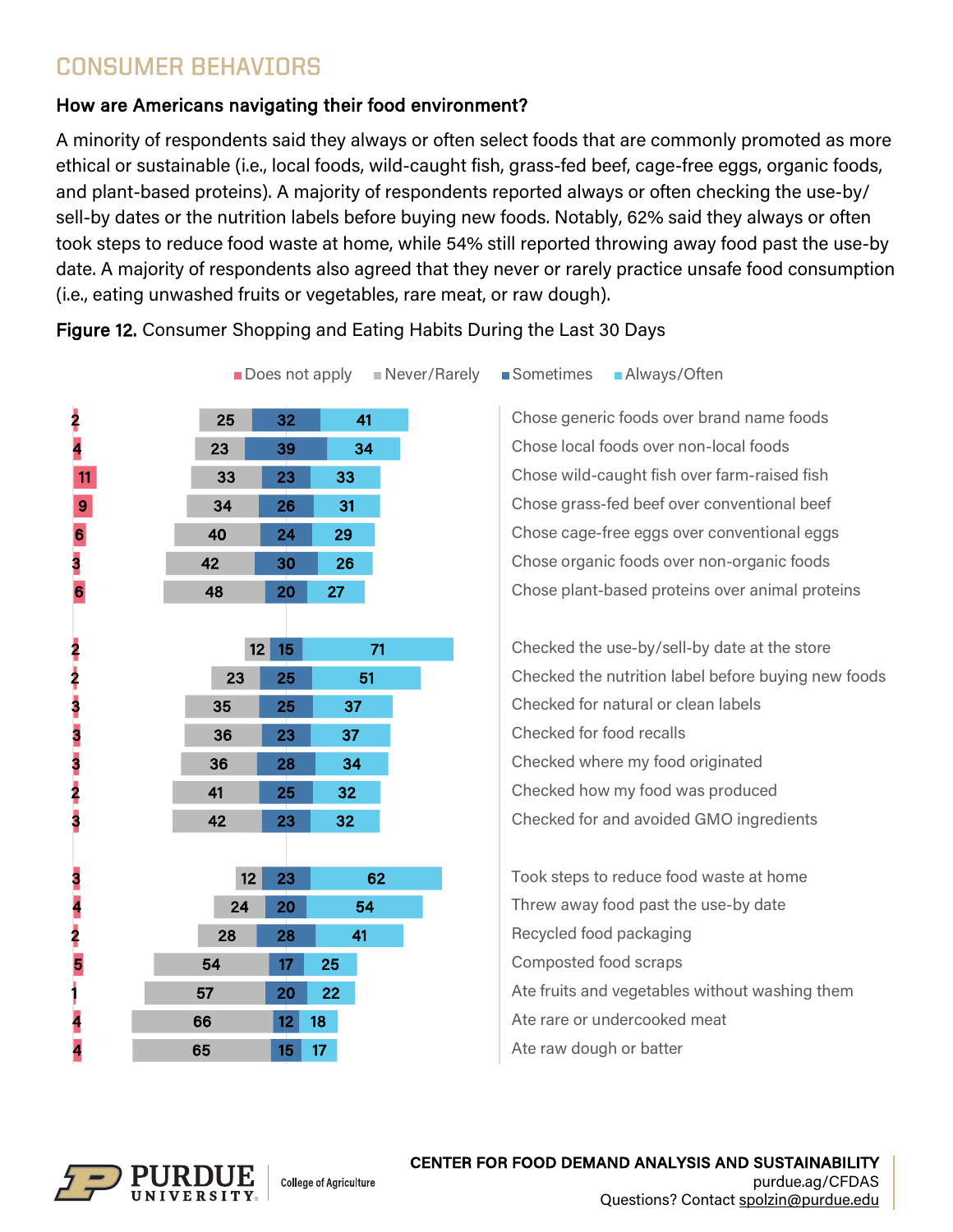## CONSUMER TRUST

### Who do Americans trust to inform them about healthy and sustainable food?

The sources of information that respondents most trust on issues of healthy and sustainable food are also the sources to which respondents pay the most attention (Figure 13). Government agencies such as the Department of Agriculture (USDA) and the Food and Drug Administration (FDA) and medical professionals like primary care physicians (PCP) and the American Medical Association (AMA) scored highest on trustworthiness and relevance. Food corporations such as McDonald's and Chipotle and conservative news sources like Fox News and Joe Rogan scored lowest on both trustworthiness and relevance. Additionally, across demographic categories—i.e., sex, age, income, political party, and education—party affiliation (Republican vs. Democrat) demonstrated the largest gap in overall trust in food-related information sources (Figure 14).

Figure 13. Trustworthiness and Relevance Index of Food-Related Information Sources



l, **Question 1:** How much do you <u>trust</u> information about healthy and sustainable food from the following sources? Select the 5 most trusted sources and 5 least trusted sources.

Question 2: How much do you pay attention to information about healthy and sustainable food from the following sources? Select the 5 most relevant sources and 5 least relevant sources.

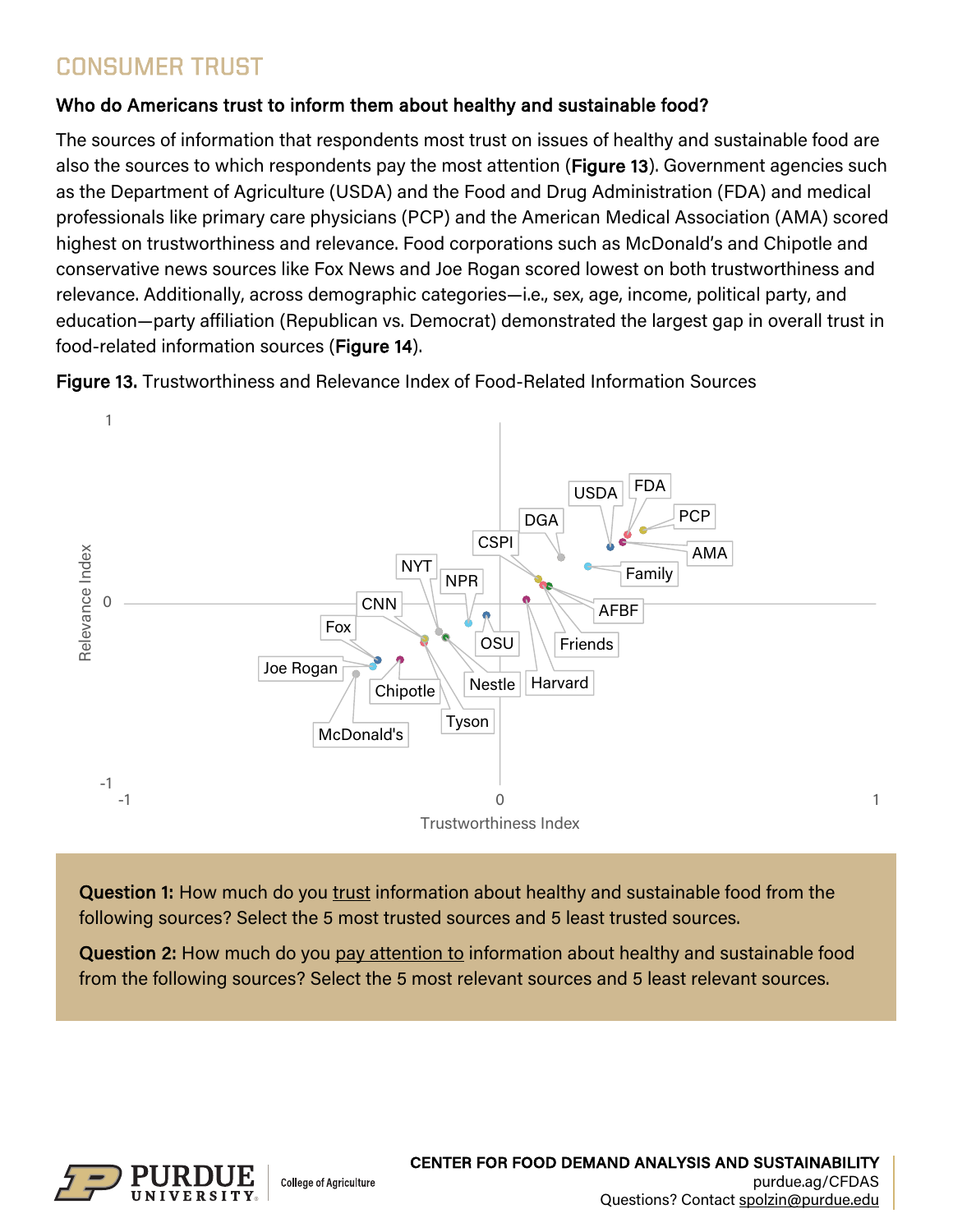### Figure 14. Overall Trust in Food-related Information Sources by Demographic Category



Question: Thinking about where you usually get your information on food and nutrition, how much do you trust these sources overall?

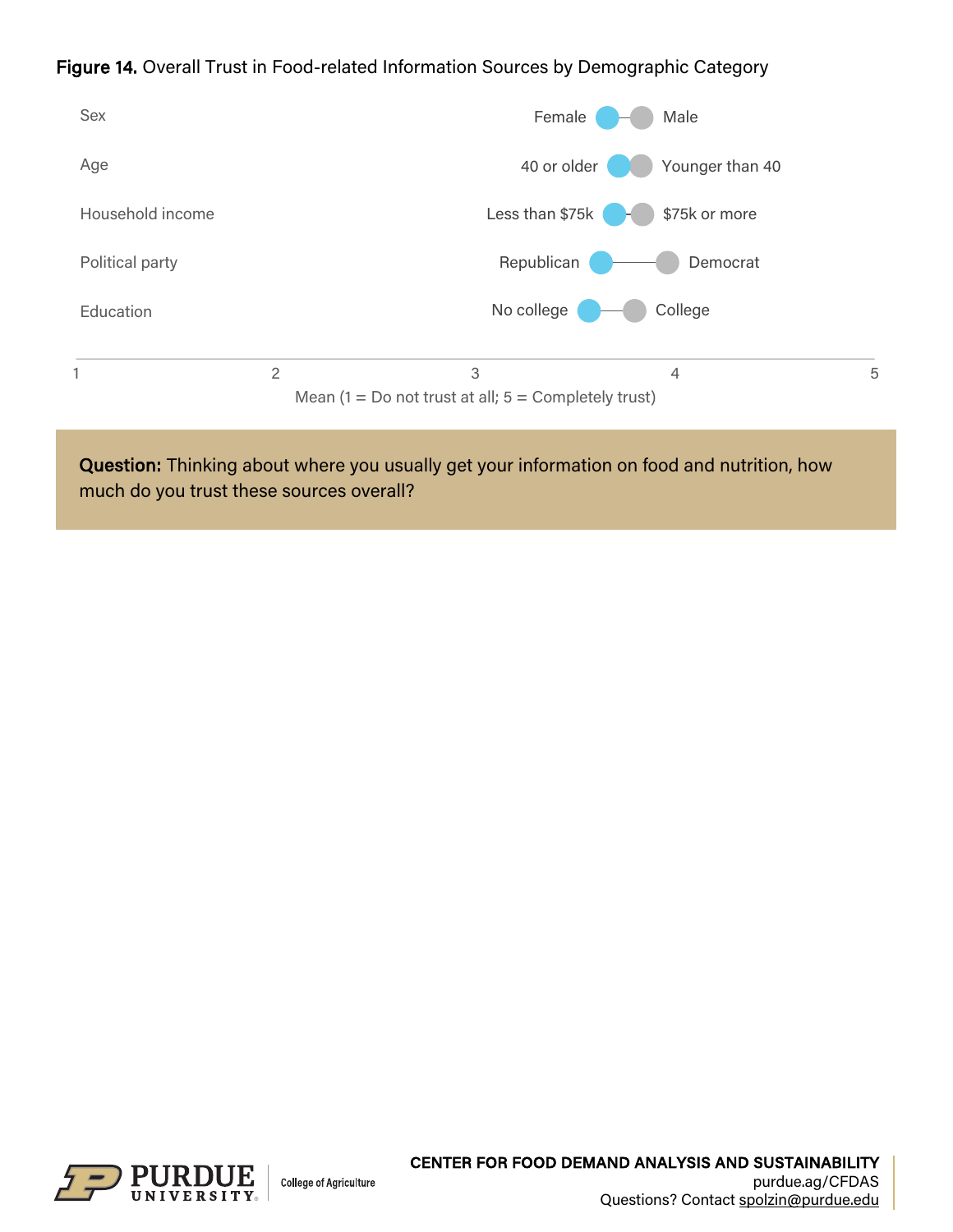## FOOD POLICY

## Where do Americans stand on food policy?

Increases in agricultural research funding and conservation program funding shared large support among both Democrat and Republican respondents (Figure 16). In contrast, zoning regulations restricting where fast food restaurants can be located and a 25% tax on beverages with added sugar were the only policies that a majority of respondents opposed (Figure 15). Compared to Republicans, Democrat respondents favored every policy by at least 13 points, but expanding SNAP benefits had the largest gap in favorable support between Democrats and Republicans. See Figure 17 on the next page for more details on the exact policies posed to respondents.

### Figure 15. Support for Food and Agriculture Policies



#### Figure 16. Favorable Support for Food and Agriculture Policies by Political Party Identification





**College of Agriculture** 

CENTER FOR FOOD DEMAND ANALYSIS AND SUSTAINABILITY purdue.ag/CFDAS

Questions? Contact spolzin@purdue.edu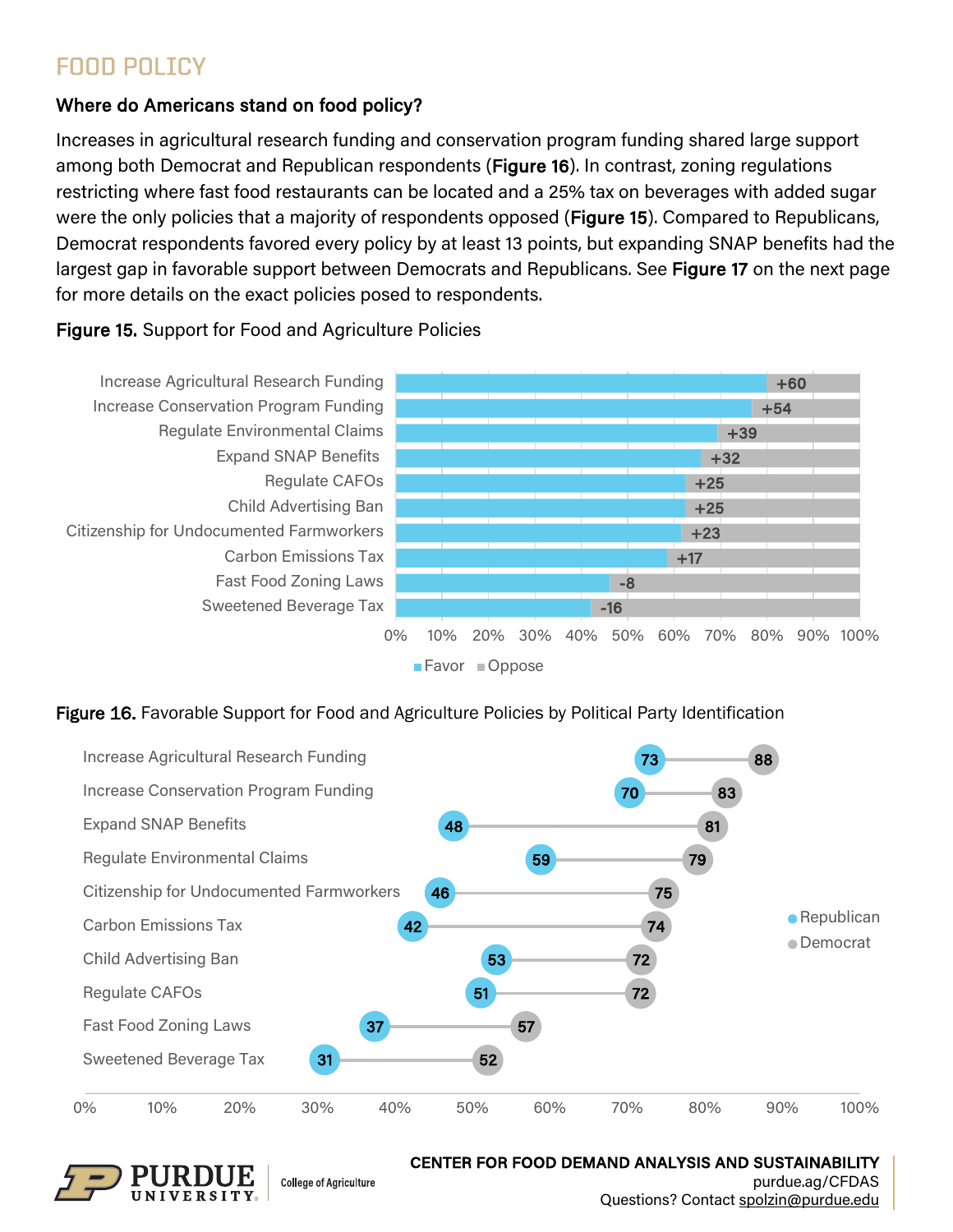#### Agricultural Research Funding

Increase agricultural research funding to develop crops more resistant to heat, drought, and flooding through plant breeding and biotechnologies.

#### Conservation Programs Funding

Increase conservation program funding to pay farmers and ranchers to adopt climate-smart practices and help improve environmental outcomes.

#### Citizenship for Undocumented Farmworkers

Enable undocumented farmworkers and their immediate family members to obtain lawful immigration status and a pathway to citizenship.

#### Carbon Emissions Tax

Impose a fee on all food producers according to the carbon footprint of their products unless they take clear action to reduce their greenhouse gas emissions.

#### Expand Supplemental Nutrition Assistance Program

Permanently extend and expand pandemic-related changes to SNAP that increase benefits and lower barriers to participation.

#### Sweetened Beverages Tax

Increase the prices of drinks with added sugar by 25%. Examples of affected beverages include carbonated soft drinks (soda), sports drinks, and energy drinks.

#### Child Advertising Ban

Prohibit marketing on TV, via online video streams, etc. of unhealthy food and beverage products such as junk foods and sodas to children.

### Regulate Environmental Claims

Impose new regulations on the environmental claims food companies can make about their products. Examples include claims about water, soil, and air pollution.

### Fast Food Zoning Laws

Implement zoning regulations to restrict the number of fast food outlets and drive-through facilities near schools, parks, hospitals, and other public areas.

### Regulate Confined Animal Feeding Operations

Place moratorium on new and expanding CAFOs, phase out the largest CAFOs, and pay farmers to transition out of operating CAFOs.

### Data Quality Check

Please select Favor to demonstrate that you are reading each question. Thank you again for helping us ensure that we are collecting quality data.

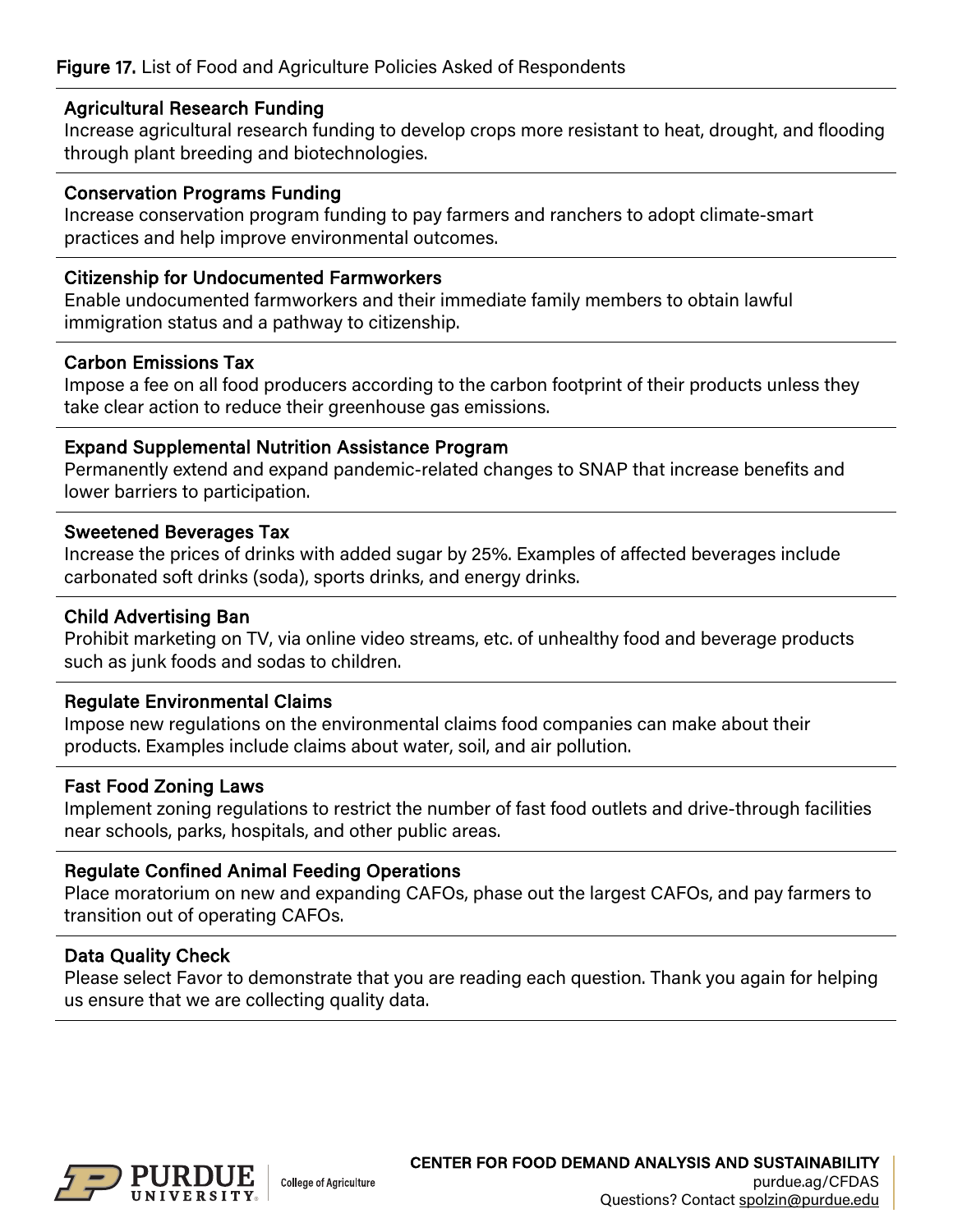## AD HOC QUESTION

### Why are retail meat prices rising?

A majority of respondents (51%) blamed COVID-related shutdowns for the dramatic increase in meat prices over the last year, but the top five causes also included labor shortages across supply chains, higher prices for animal feed, higher energy prices, and higher wages across supply chains (Figure 18). Of note, market concentration in the meat packing industry has received national media attention in recent months. The Biden administration argues that industry consolidation is partly responsible for climbing grocery prices, yet a relatively small percentage of respondents attributed high prices at the store to concentration and market power.



Figure 18. Causes of Meat Price Inflation as Chosen by Respondents<sup>\*</sup>

\* Percentages add up over 100% because respondents were allowed to choose up to three options